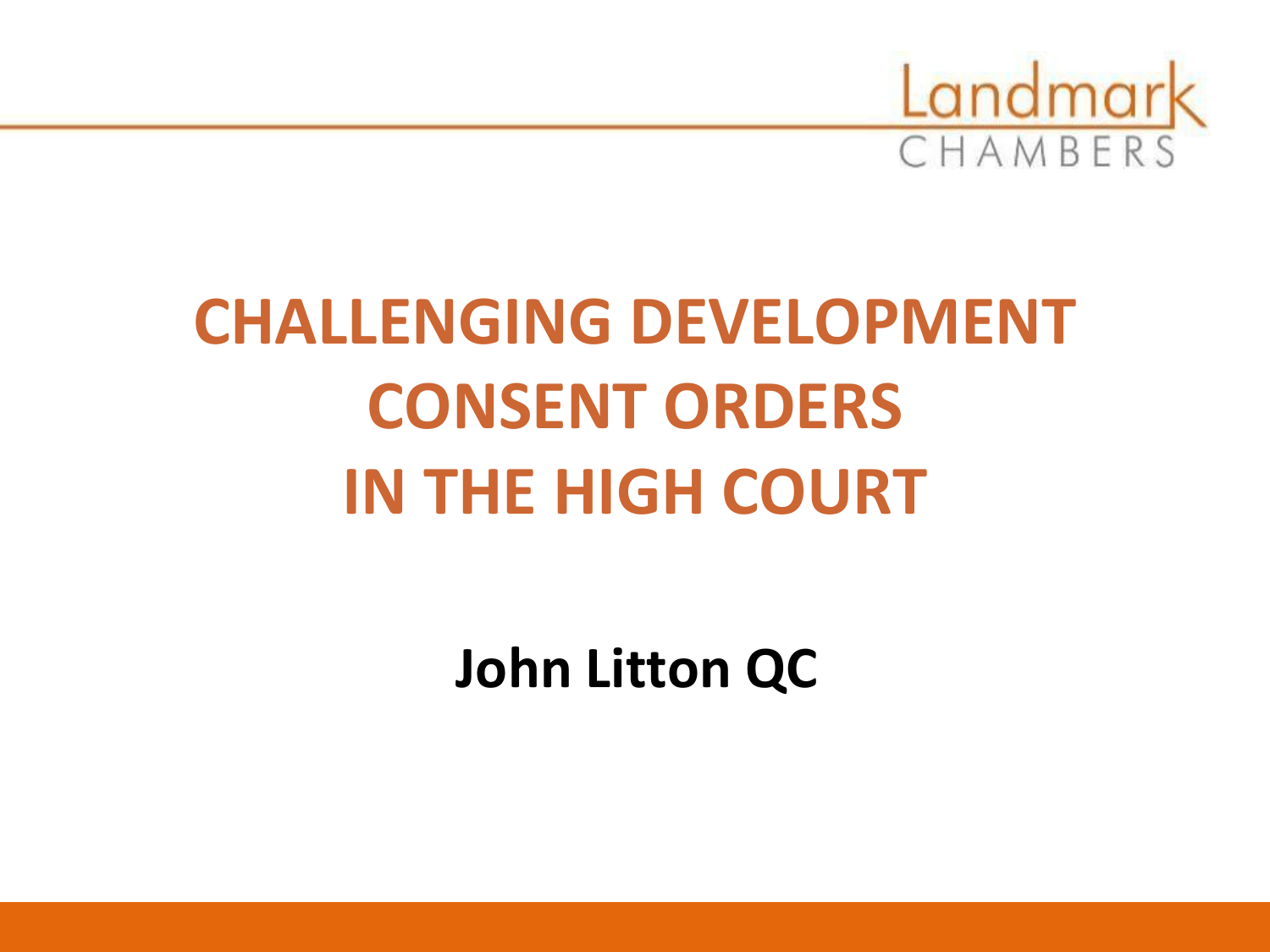## **METHOD OF CHALLENGE: SECTION 118 OF THE 2008 ACT**

- All challenges to the grant or refusal of a DCO, or any procedural step along the way to such a decision, must be brought by JUDICIAL REVIEW pursuant to section 118 of the 2008 Act.
- Section 118 modifies the time limit that would otherwise apply, but does not otherwise alter the ordinary JR rules.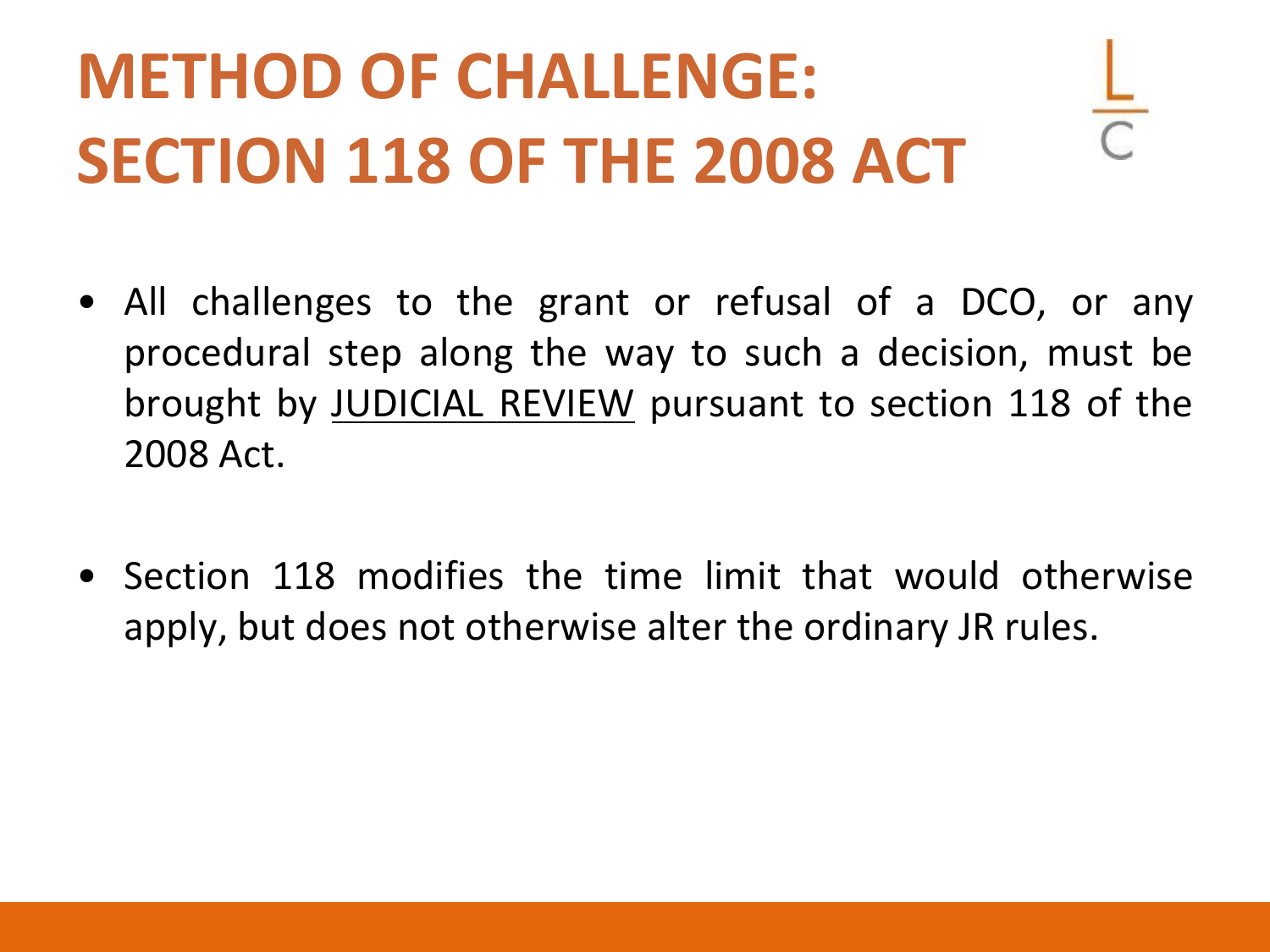## **JUDICIAL REVIEW PROCEDURE**



Procedure for DCO challenges is ordinary judicial review (planning court) procedure:

- CPR 54 applies
- As now with statutory challenges, there is a permission stage and Defendants / IPs can file Summary Grounds and seek to have permission refused.
- Claimants have a right to renew application for permission to oral hearing, may be dismissed.
- Court is not involved with merits, claimant must show error of law or that one of the grounds for judicial review is made out.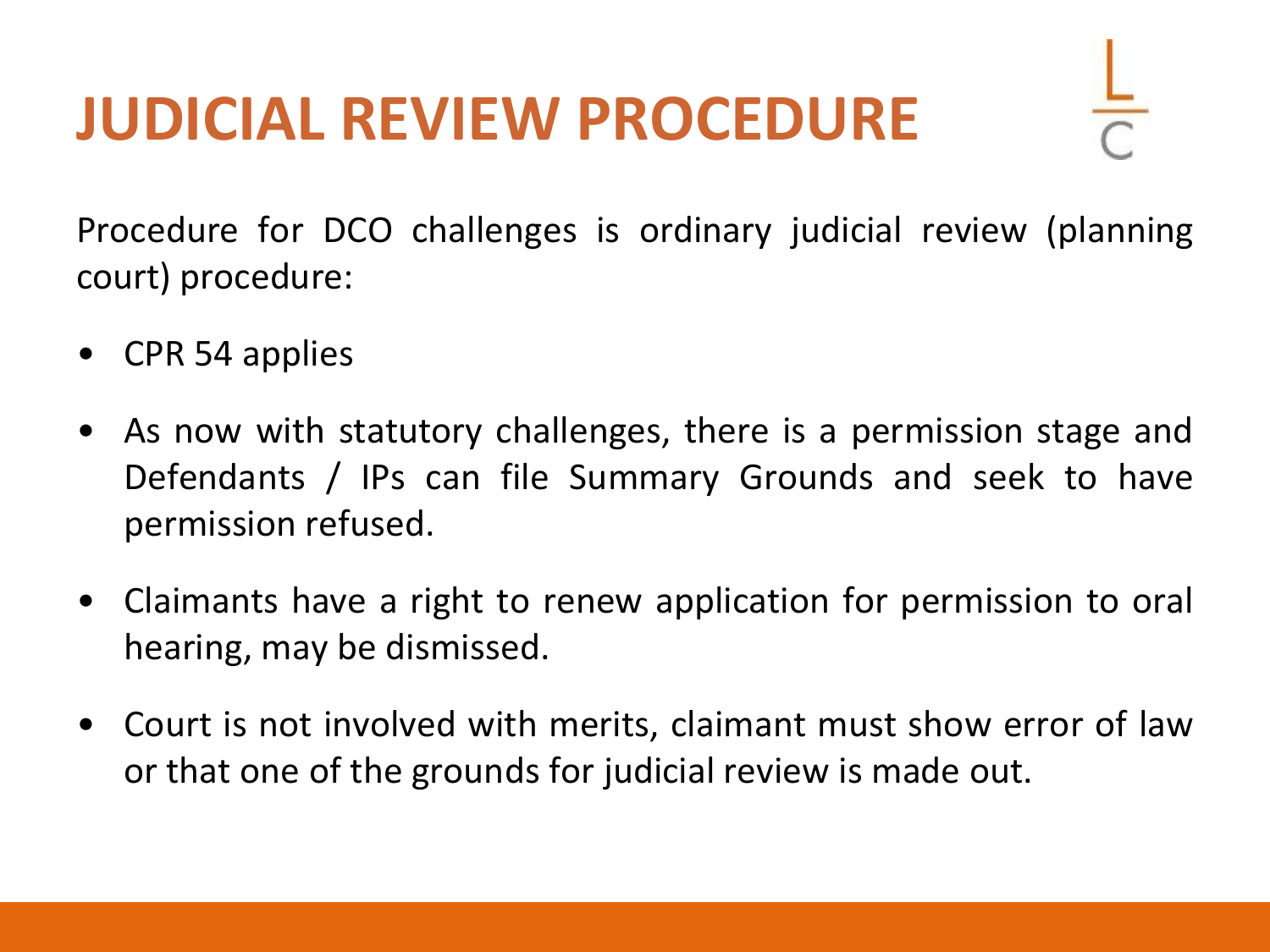## **PLANNING COURT**



- All DCO cases will be allocated to the Planning Court (CPR54.21(i)).
- Very likely to be "significant" within meaning of CPR PD 54E, para 3.2:
	- *3.2 Significant Planning Court claims include claims which—*

*a) relate to commercial, residential, or other developments which have significant economic impact either at a local level or beyond their immediate locality;*

*b) raise important points of law;*

*c) generate significant public interest; or*

d) by virtue of the volume or nature of technical material, are best dealt with by judges with significant *experience of handling such matters.*

- Brings in time limits in CPR PD 54E, para 3.4:
	- Paper permission decision within 3 weeks of AOS;
	- Oral renewal hearing within 1 month of renewal application.
	- Substantive JR hearing within 10 weeks of time for Detailed Grounds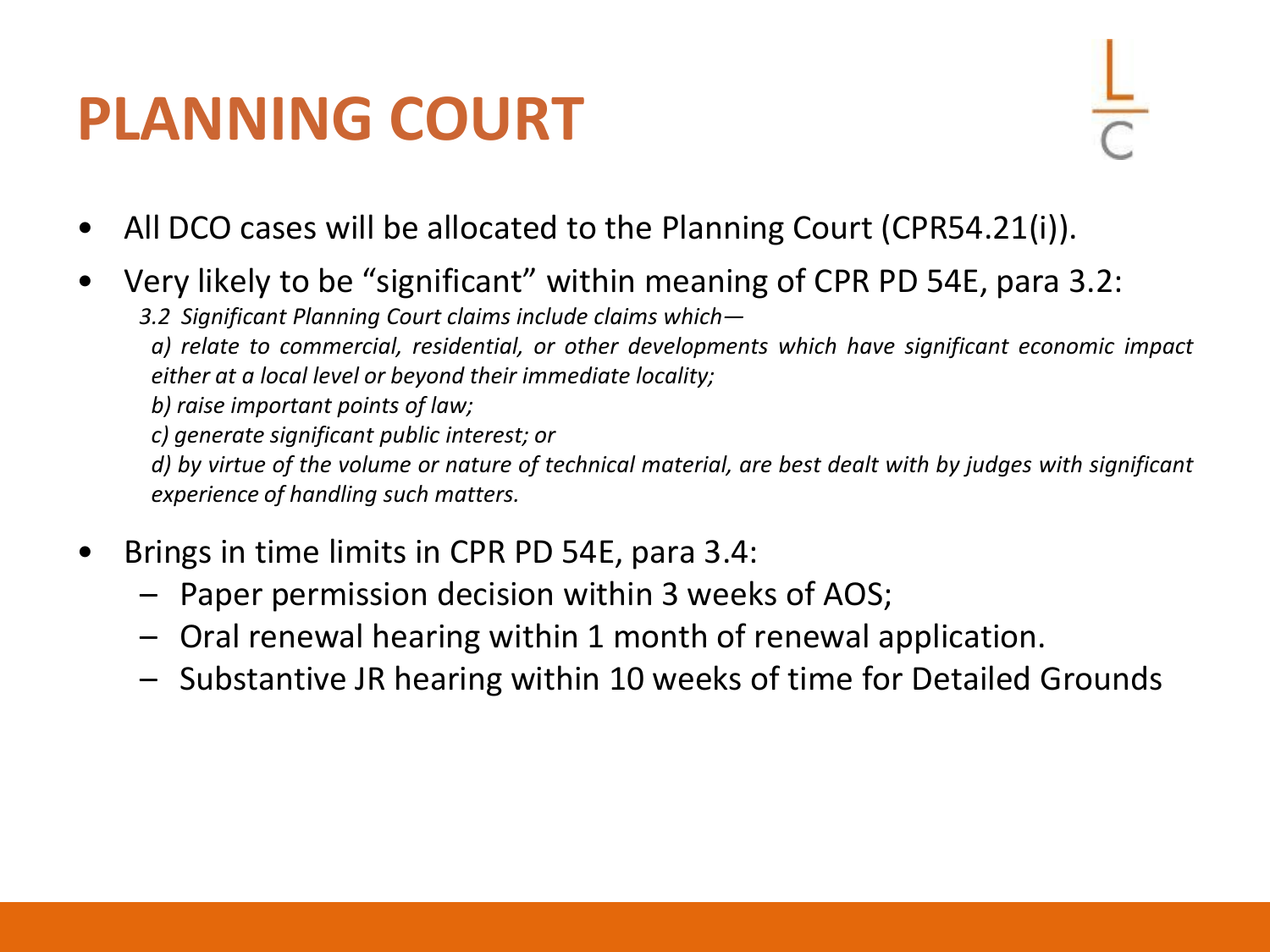### **TIME LIMITS (1): Calculation of time**

- Unlike ordinary judicial review claims, 6 WEEK TIME LIMIT IN ALL CASES, calculated from either (a) publication or (b) notice / notification of an event.
- FOR CLAIMS BROUGHT PRIOR TO 13 APRIL 2015, TIME RUNS FROM THE DATE IN QUESTION:
	- Example: DCO published on 12 September 2014, time expires on 23 October 2014 – see *R (Blue Green London Plan) v SSEFRA* [2015] EWHC 495 (Admin).
- FOR CLAIMS BROUGHT ON OR AFTER 13 APRIL 2015, TIME RUNS FROM DAY AFTER DATE IN QUESTION:
	- Example: DCO published on 12 September 2015, time expires on 24 October 2014.
	- This brings approach in line with CPR (see *Berky* [2012] 2 CMLR 44)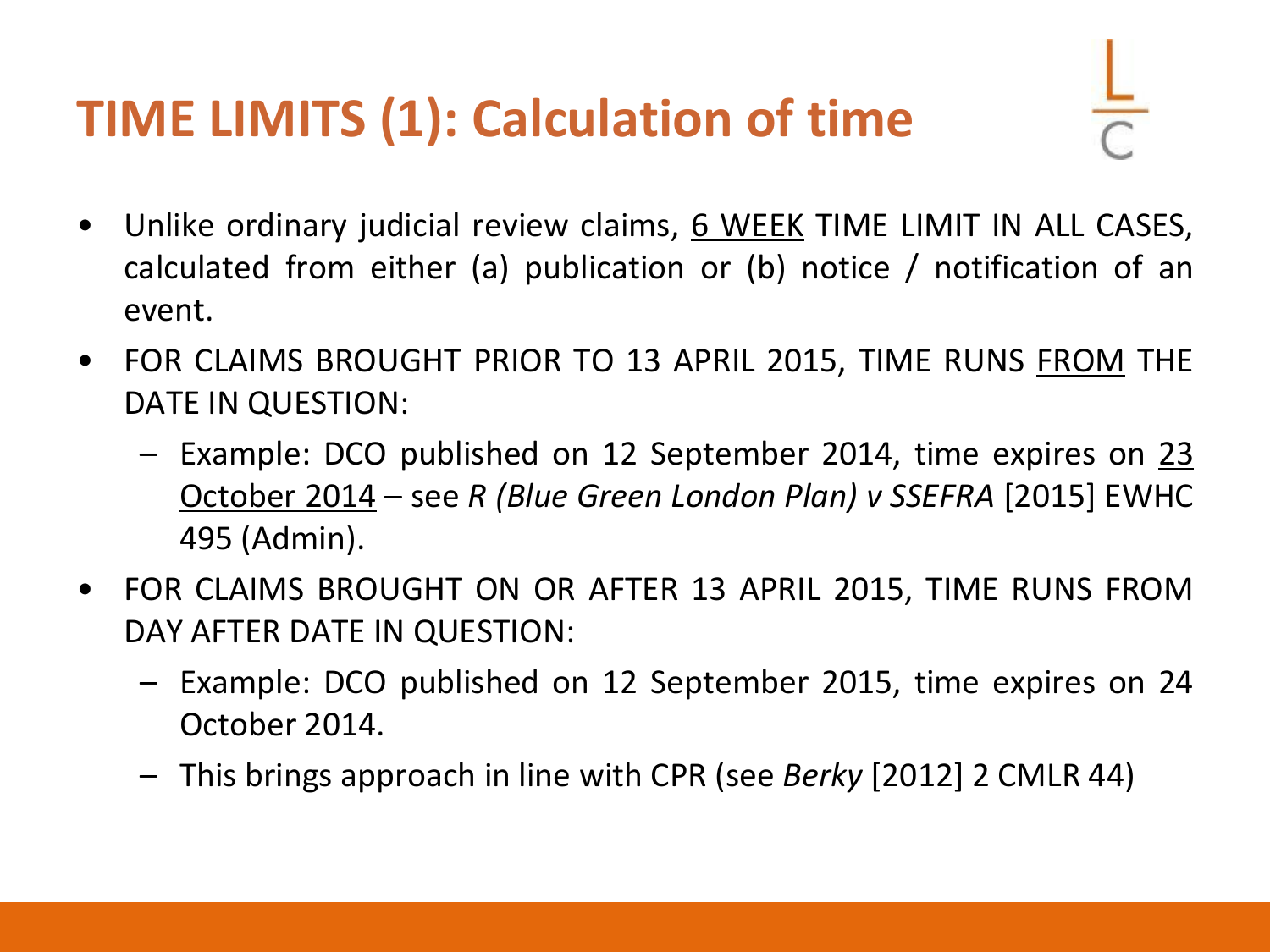## **TIME LIMITS (2): What can be challenged?**

- Section 118 permits challenge to the following:
	- Grant of Development Consent Order (DCO): Subsection (1). Time runs from publication of DCO or, if later, statement of reasons.
	- Refusal of DCO: Subsection (2). Time runs from publication of statement of reasons for refusal.
	- Rejection of application: Subsection (3). Time runs from notice of that rejection to applicant.
	- Decisions to correct, alter, revoke DCOs: There are various powers to alter etc DCOs and decision documents in Schedules 4 and 6 to the 2008 Act. In all cases time runs from the giving of the required notice in accordance with the Schedule.
	- "Anything else done" by the Secretary of State "in relation to" a DCO application: Catch all, time runs from "relevant date".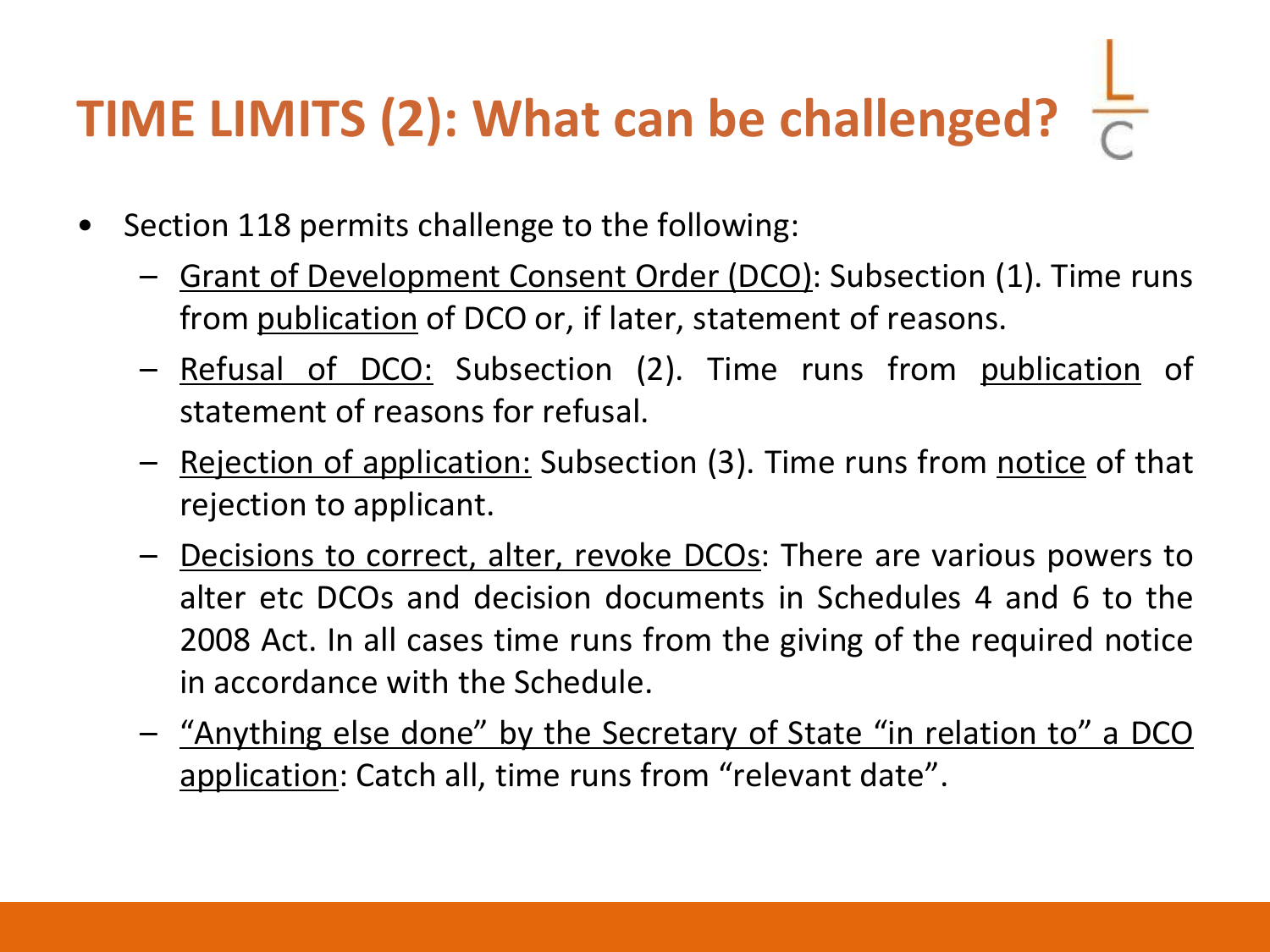## **TIME LIMITS (3): Publication / notification**

- Publication What is the date on which a DCO or reasons are "published"?
	- Method of publication not prescribed in 2008 Act.
	- Per Lindblom J in *R (Williams) v SSECC* [2015] EWHC 1202 (Admin), date of publication is date that document "put into the public domain".
	- In *Williams,* placing of documents on PINS website was sufficient to constitute publication, at least together with email notification on same day to persons involved.
	- NB Claim dismissed as out of time despite fact that point only taken after substantive argument heard on merits.
- Notification Relevant notice must be "given" to applicant or other person under subsection 118(4), (5) or (6) (and similar wording in subsection (3).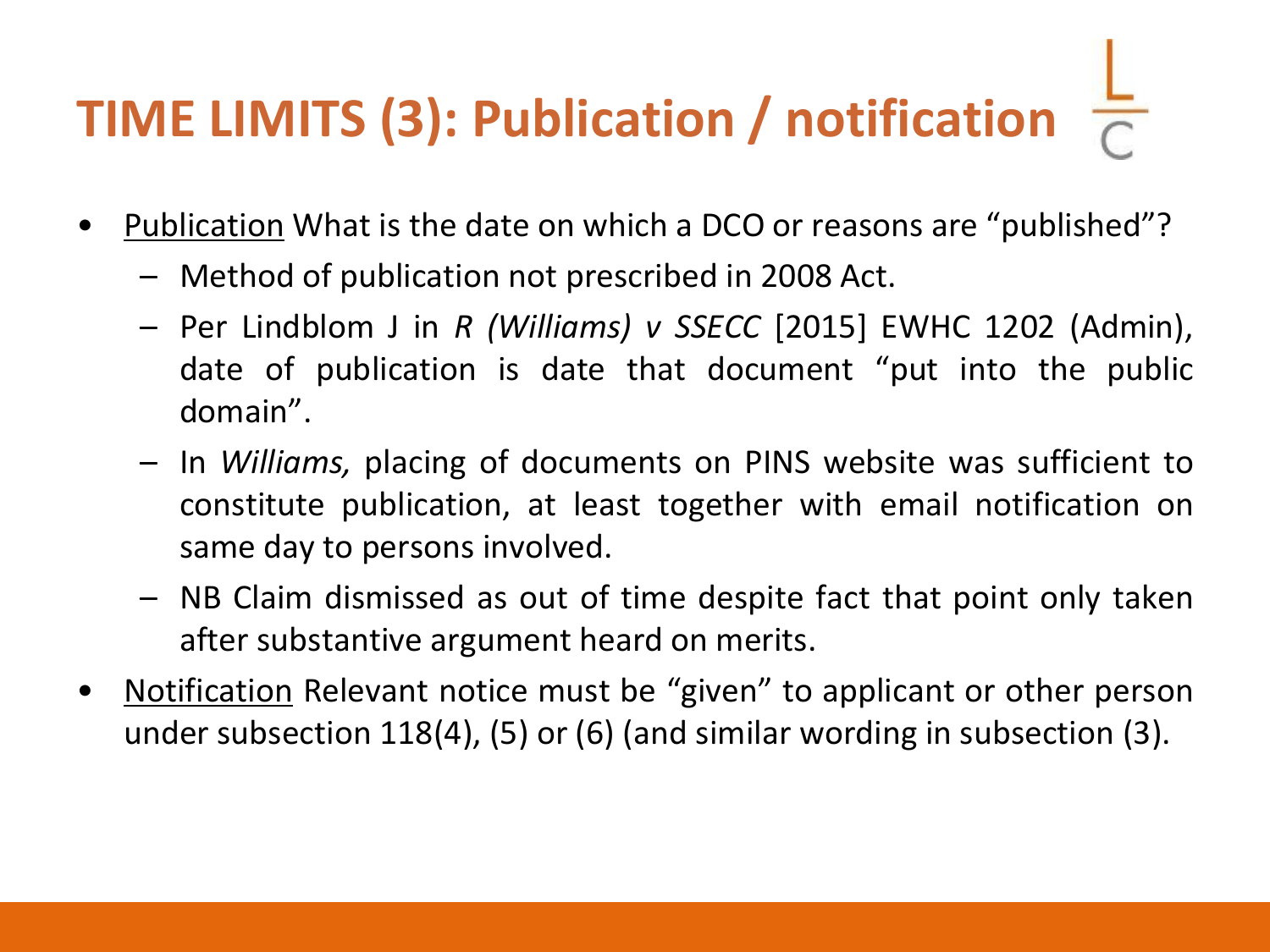#### **TIME LIMITS (4): Procedural challenges**

• Default position in section 118(7) catch-all:

*(7) A court may entertain proceedings for questioning anything else done, or omitted to be done, by the Secretary of State or the Commission in relation to an application for an order granting development consent only if—*

*… (b) the claim form is filed during the period of 6 weeks beginning with the relevant day. (8) "The relevant day" … means the day on which—*

*(a) the application is withdrawn, (b) the order granting development consent is published or (if later) the statement of reasons for making the order is published, or (c) the statement of reasons for the refusal of development consent is published.*

- This rules out any argument that it a claimant should be required to raise a challenge to a procedural step prior to publication of the DCO. (NB *Contra* Maurici "Judicial Review under the Planning Act 2008", (2009) JPL 446)
- Arguably, also has the effect that such a challenge cannot or at least generally should not be brought at an earlier stage.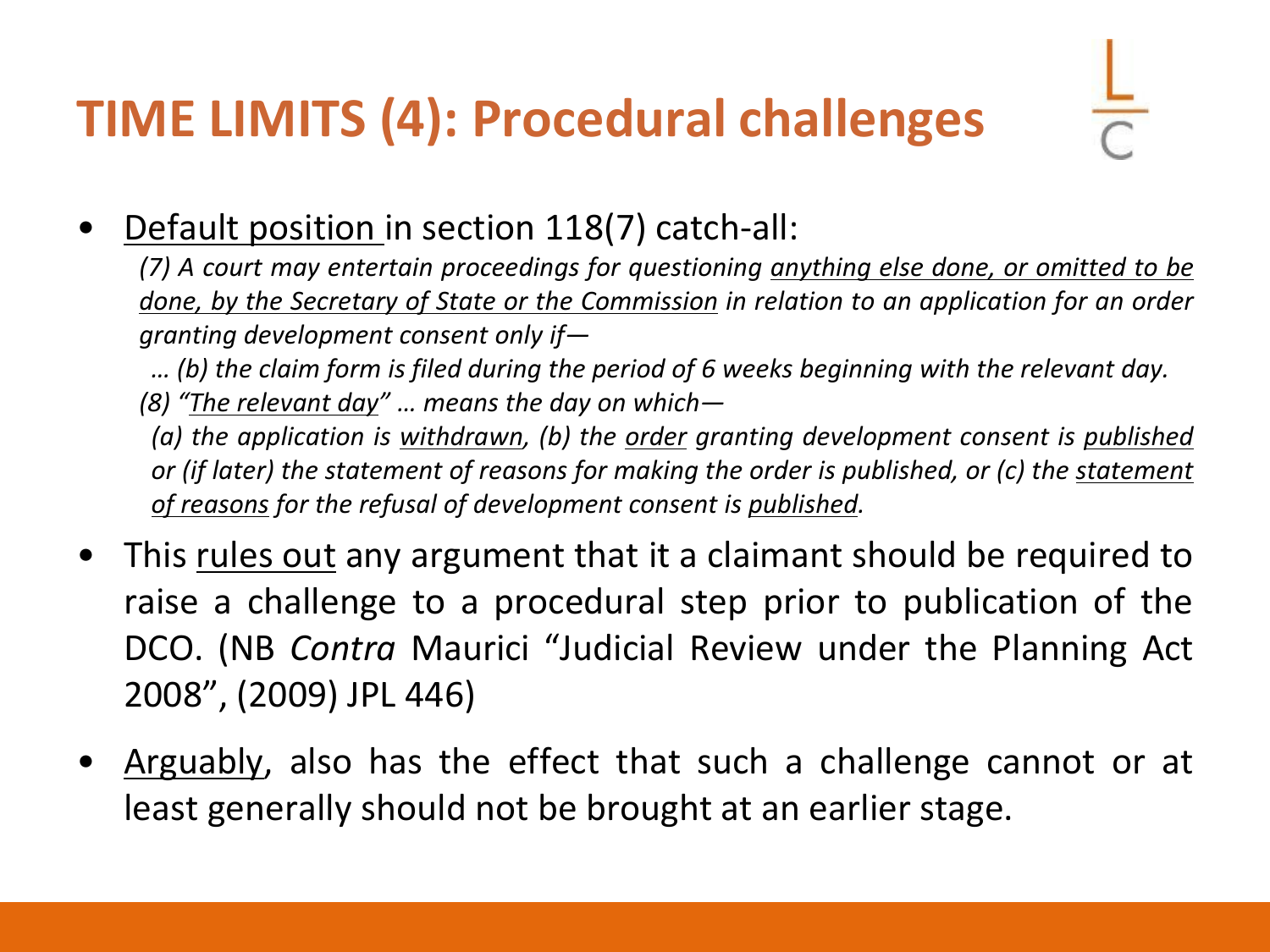#### **TIME LIMITS (5): Particular cases**

- CHALLENGE TO ACCEPTANCE OF DCO: Claimant may argue that Secretary of State wrong to *accept* DCO application, for example because project falls below NSIP thresholds.
	- Section 118(7) makes clear that he can (and must?) bring that challenge *only* after DCO granted.
- ENVIRONMENTAL IMPACT ASSESSMENT / SCREENING:
	- Held in *R (Catt) v Hammersmith and Fulham LBC* [2002] 1 WLR 1593 that claimant can challenge LPA planning permission on basis of error in EIA screening opinion, even if conducted years before grant.
	- Recently doubted by Lord Carnwath in *R (Champion) v N Norfolk DC* [2015] 1 WLR 3710
	- But in DCO context, section 118(7) appears to make clear that (since a screening decision will be "in relation to a DCO application"), challenge can be made within 6 weeks of grant of DCO.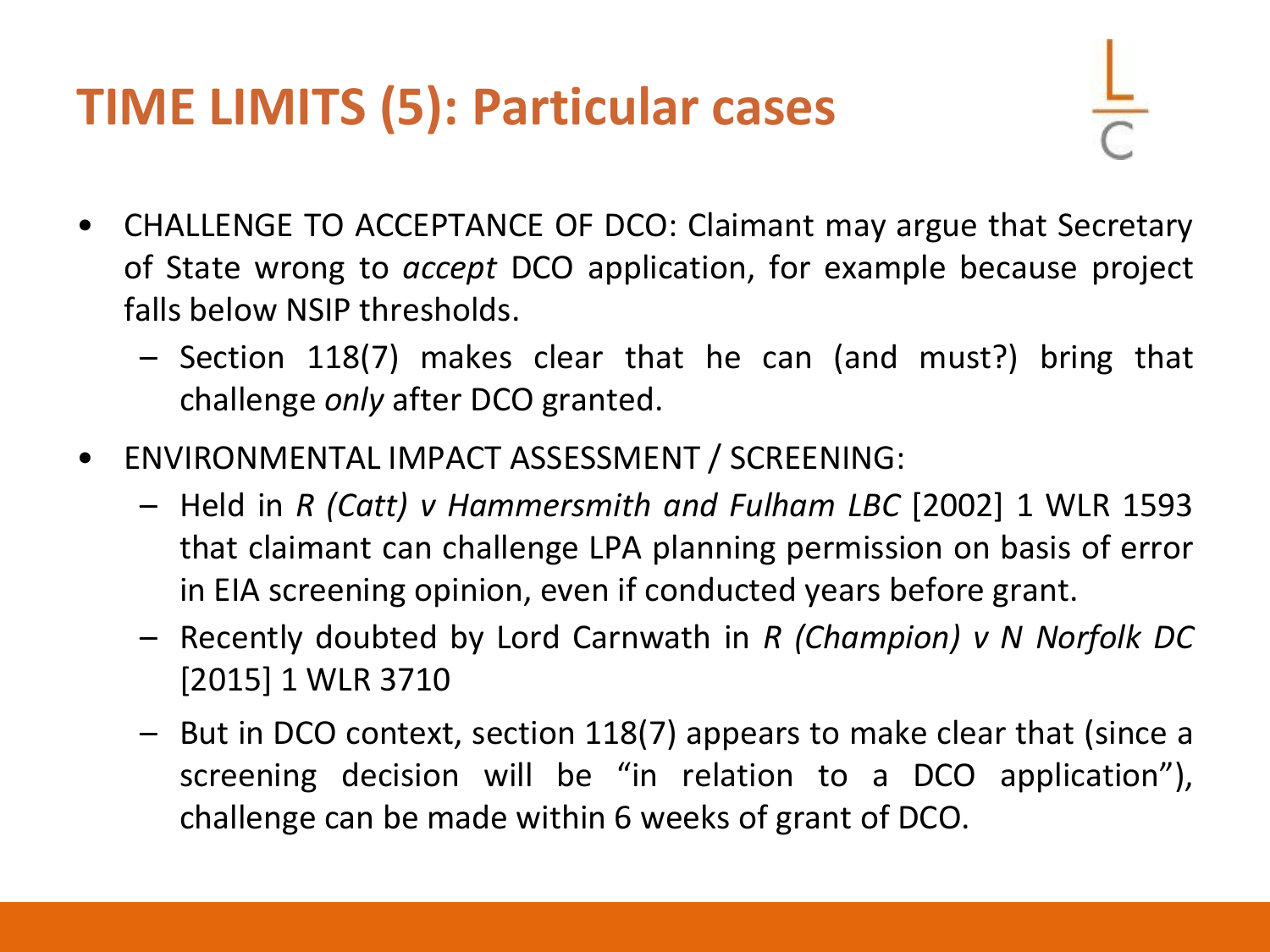#### **GROUNDS OF CHALLENGE**



- Usual judicial review grounds; illegality, irrationality, procedural unfairness;
- Supervisory jurisdiction, not an opportunity to re-argue the merits of a particular project;
- In practice, many claims are likely to turn on:
	- Correct interpretation of policy;
	- The environmental assessment/effects of projects;
	- Procedural fairness of the examination process;
- Challenges to a decision to make a DCO are difficult. No successful challenge to date.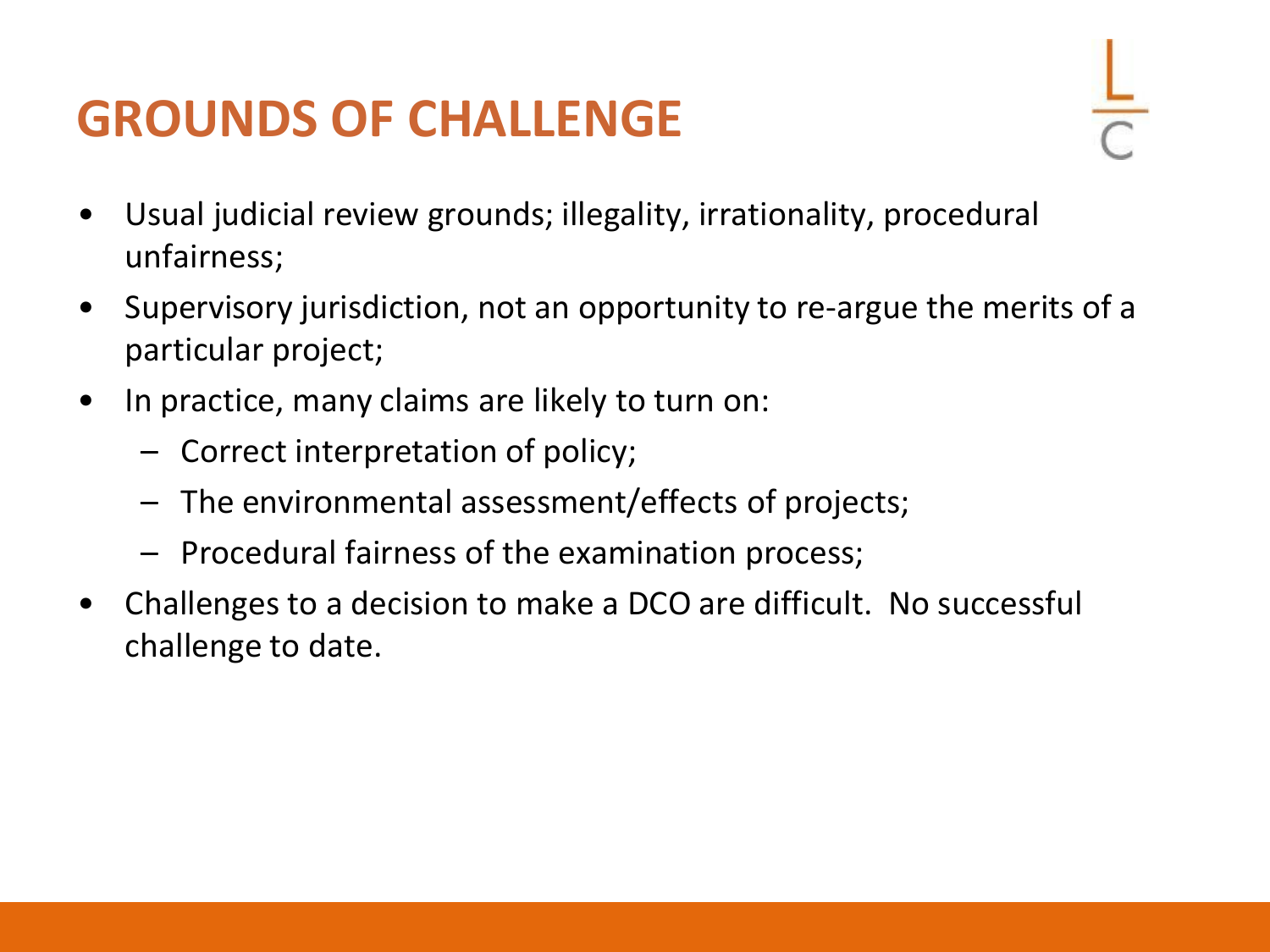#### **AN EXAMPLE CHALLENGE**

- 
- *Halite Energy Group Ltd v SoS for Energy and Climate Change* [2014] EWHC 17 (Admin).
	- Successful challenge to a refusal to make a DCO for an underground gas storage facility;
	- Court found an unfair procedure had been followed. ExA fundamentally departed from agreed position in the SOCG without warning the parties;
	- Patterson J confirmed:
		- examination process is "inquisitorial, iterative and learning"
		- Critical that the process "is undertaken in a way that achieves the objective of the ExA but is fair to all parties throughout"
		- "As a rule there is no cross-examination at the hearings or on the written documents submitted in response to the Panel's questions. The onus is, therefore, on the ExA to ensure that material matters of concern, which may or may not, have been raised by others who have made representations on the planning application are raised with all parties in a fair and transparent way."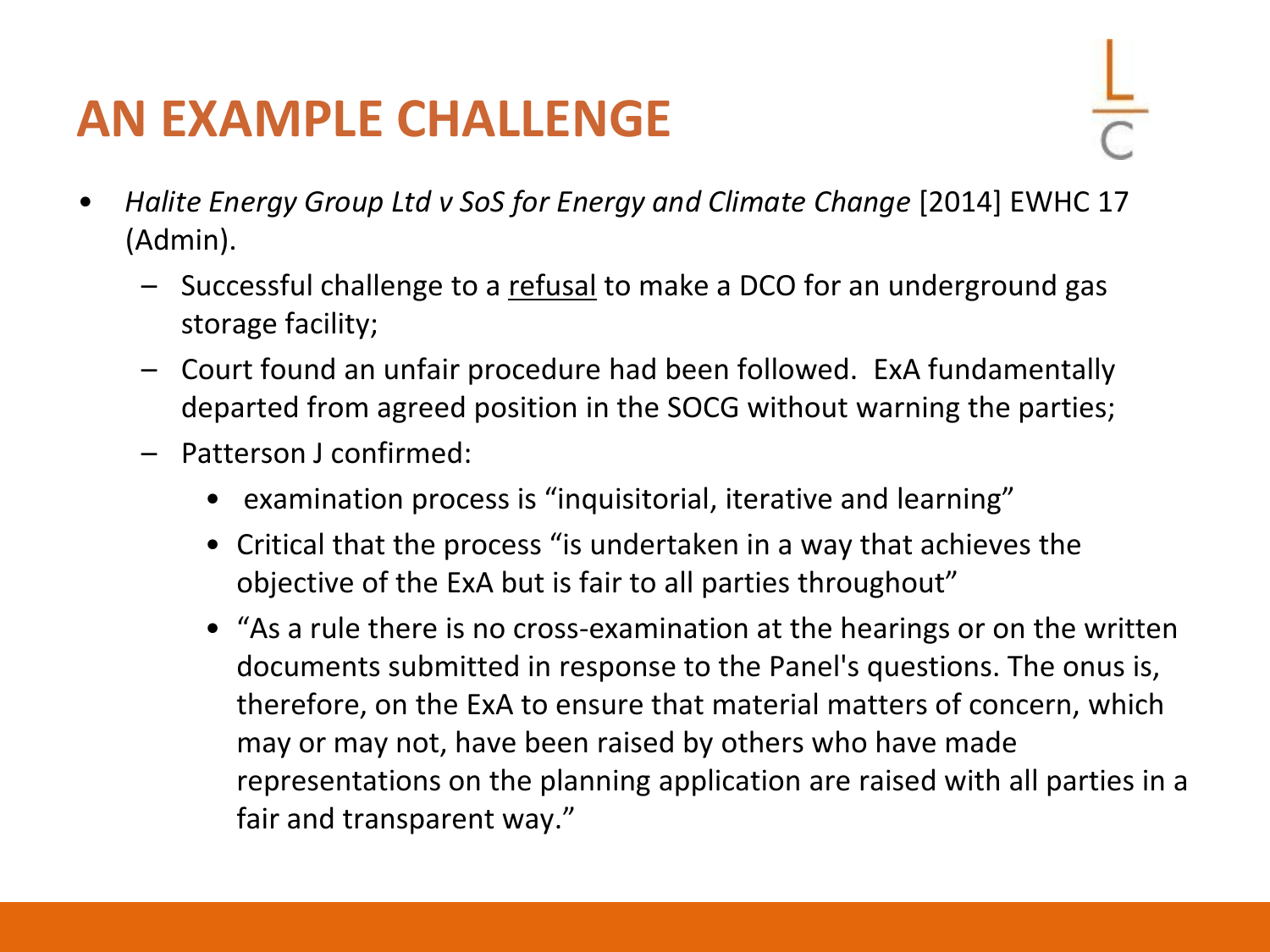#### **UNRESOLVED ISSUES**

- *R (Williams) v SSECC* [2015] EWHC 1202 (Admin): issue left unresolved of whether, for appropriate assessment under Habitats Directive, windfarm project should be taken as including the connection to the grid;
- *Considered in EIA context by Court of Appeal in R (Larkfleet Ltd) v South Kesteven District Council* [2015] EWCA Civ 887. Court held:
	- What is in substance a single project cannot be "salami-sliced" into a series of smaller projects, each of which falls below the relevant threshold criteria;
	- However, just because two sets of proposed works may have a cumulative effect on the environment, this does not make them a single "project" for the purposes of the Directive:
	- Directive contemplates that they might constitute two potential "projects" but with cumulative effects which need to be assessed at each stage;
	- Declined to decide whether question of law or reviewable question of judgment.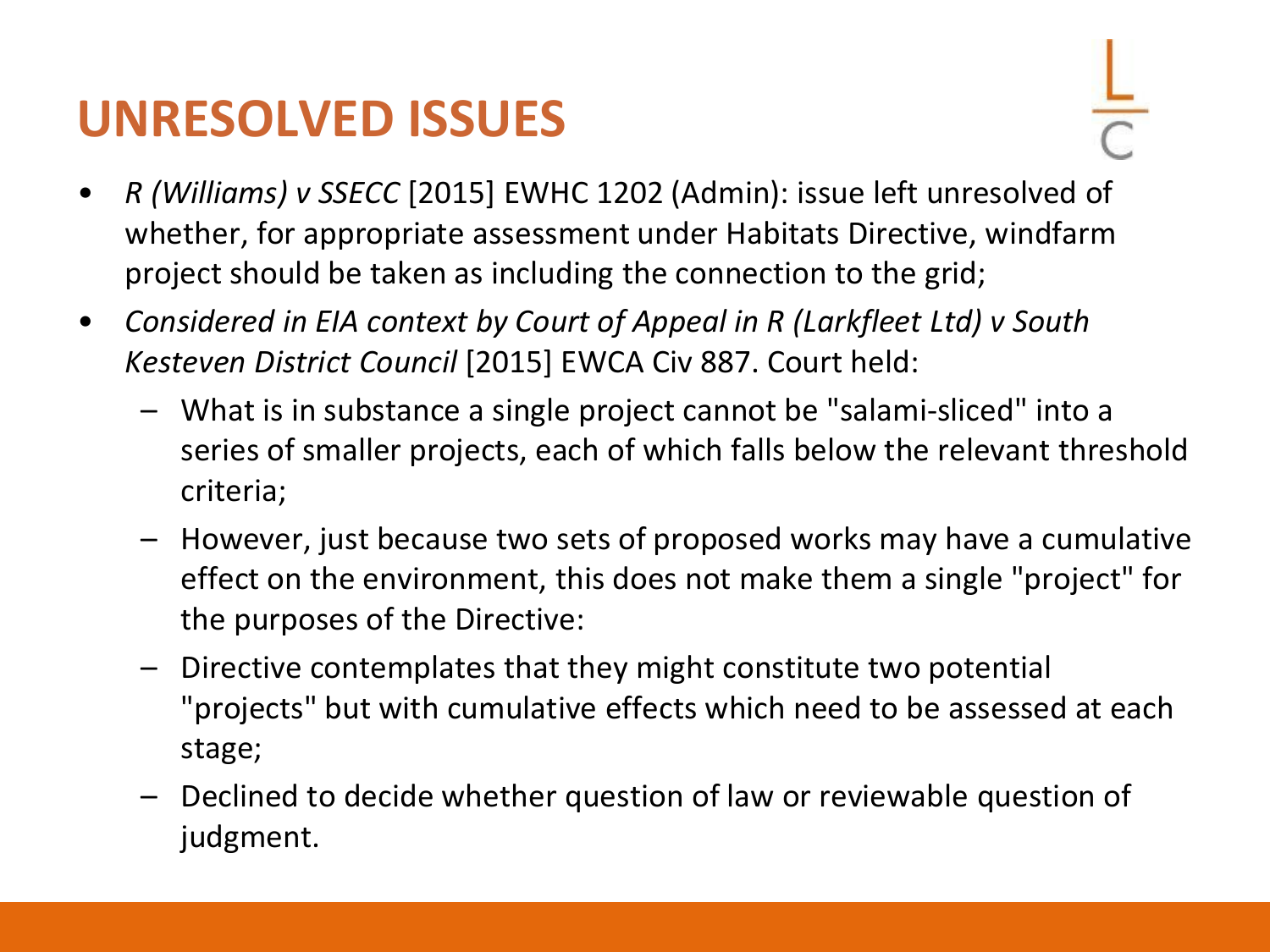#### **AARHUS COSTS**

- CPR was amended (1 April 2013) to provide new costs rules for judicial reviews which fall within the Aarhus Convention.
- CPR 43.43 provides standard costs caps for cases which
	- a) fall within CPR 45.41 as an "Aarhus Convention" claim; and
	- b) State on claim form that they are an Aarhus Convention claim (so claimant can "opt out" by not seeking Aarhus protection or expressly stating he does not want it).
- The standard caps are found at paragraph 5 of the Practice Direction to CPR 45 and limit the claimant's costs at £5,000 (for an individual) or £10,000 (for any other claimant) and the Defendant's costs to £35,000. At present, no provision to vary cap.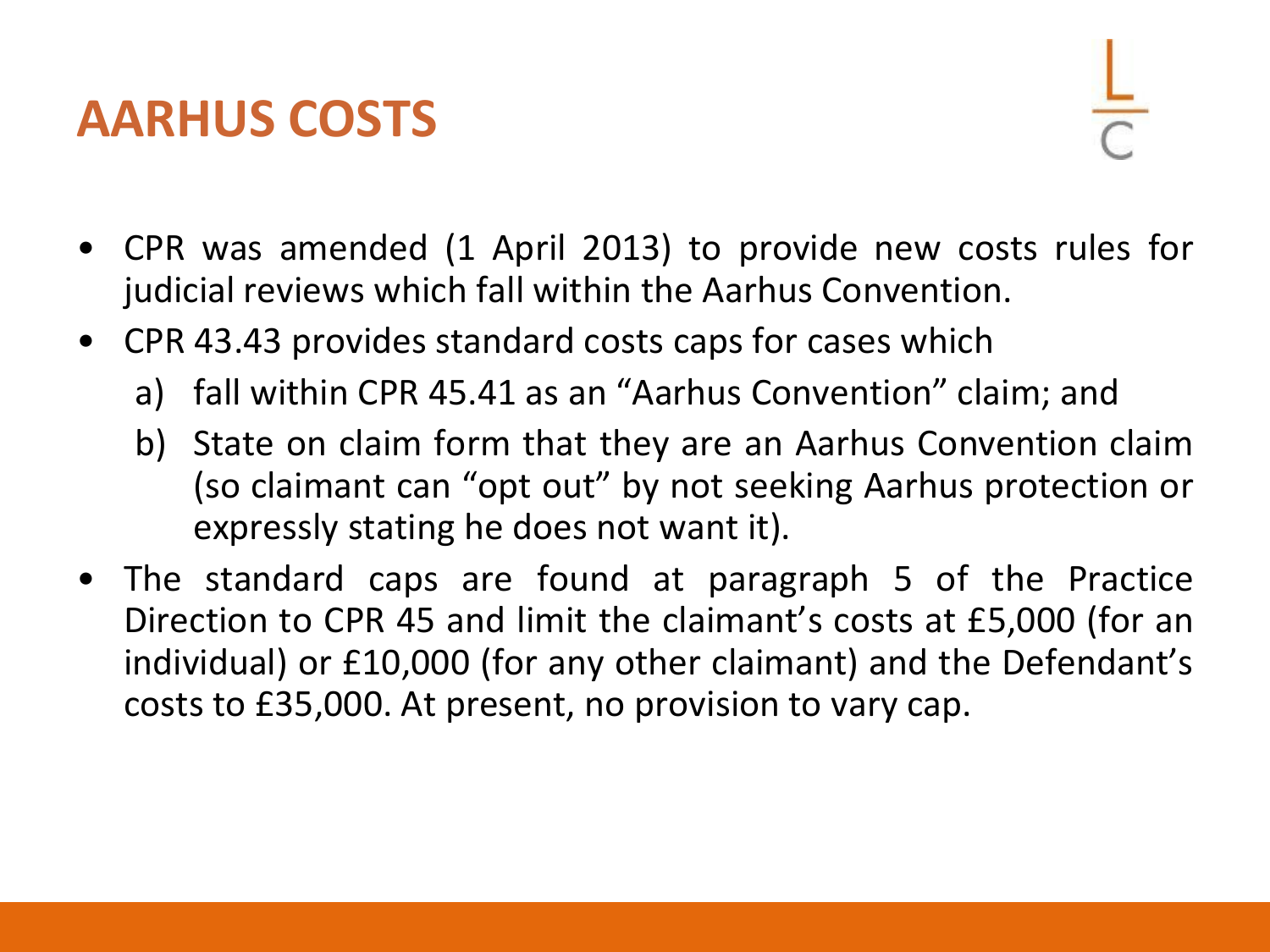# **SCOPE (1): Law relating to the Environment**

The Aarhus Convention, Art 9, requires states to ensure access to justice in cases involving "law relating to the environment".

- In *Venn v SSCLG* [2013] EWHC 354, Lang J held that the law relating to the environment should be given a wide meaning, in accordance with definition of "environmental information in implementation guide.
- Approach largely upheld by Court of Appeal: [2014] EWCA Civ EWCA Civ 1539, [2015] 1 WLR 2328. CA rejected argument that planning policy was not part of law relating to the environment.
- Precise boundaries unclear, but clear that many planning cases will come within Aarhus. All but impossible to conceive of a DCO case that will not be an environmental case.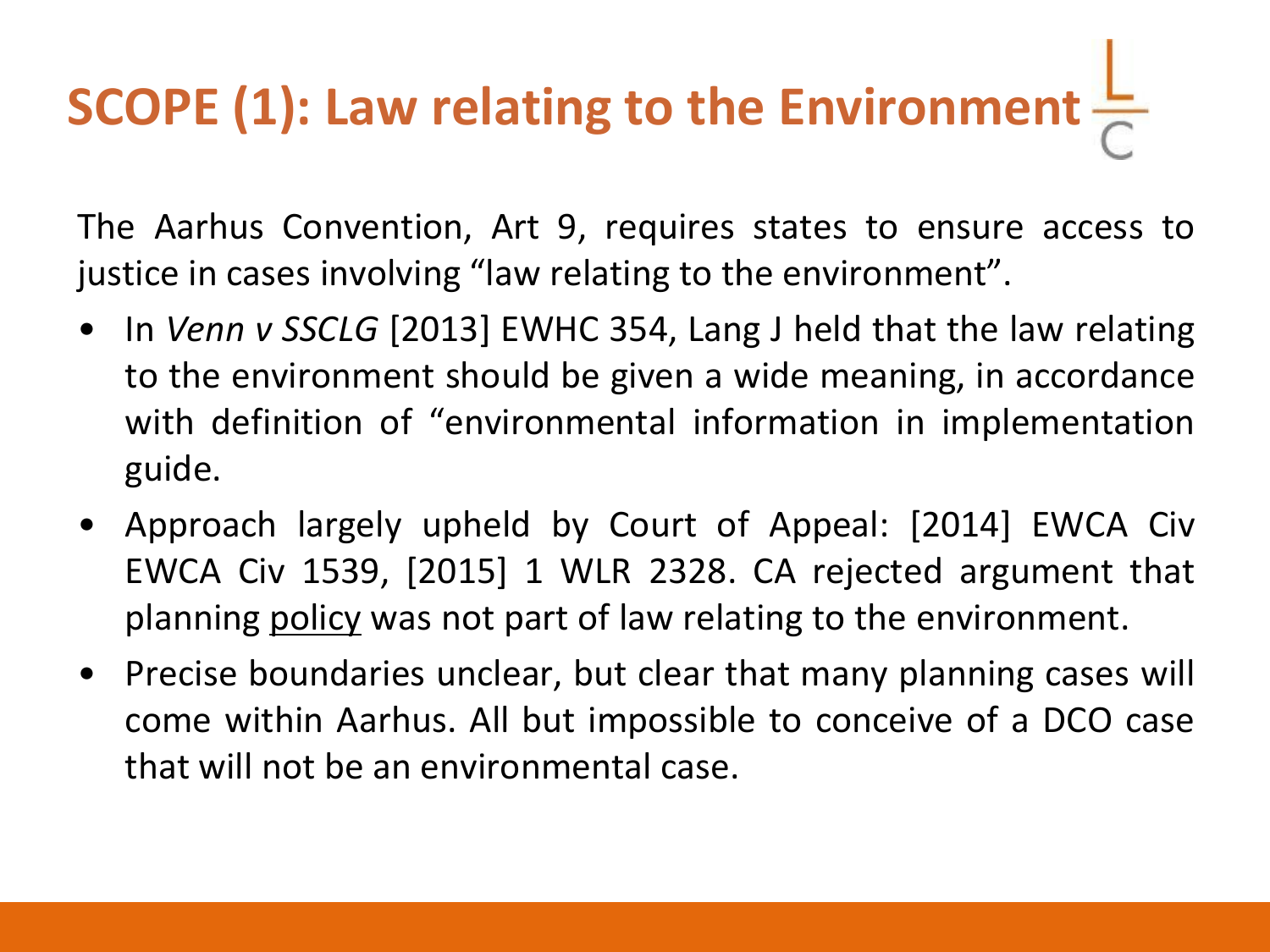#### **SCOPE (2): JUDICIAL AND STATUTORY REVIEW**

- In the Court of Appeal in *Venn,* it was decided that "judicial review" did not include "statutory review" such as claims / applications / appeals under section 288 or 289 TCPA 1990, or similar statutory challenges.
- Court was critical of fact that rules did not confer protection in such cases.
- Debate almost certainly irrelevant to DCO challenges:
	- Most importantly, as we have seen, DCO challenges are brought by "judicial review", albeit with modified time limits.
	- For completeness, very likely to involve Environmental Impact Assessment issues – in context of EIA, EU law makes Aarhus Convention directly effective: *Garner [*2010] EWCA Civ 1006, *Edwards* [2014] 1 WLR 55, approach may be indistinguishable in practice.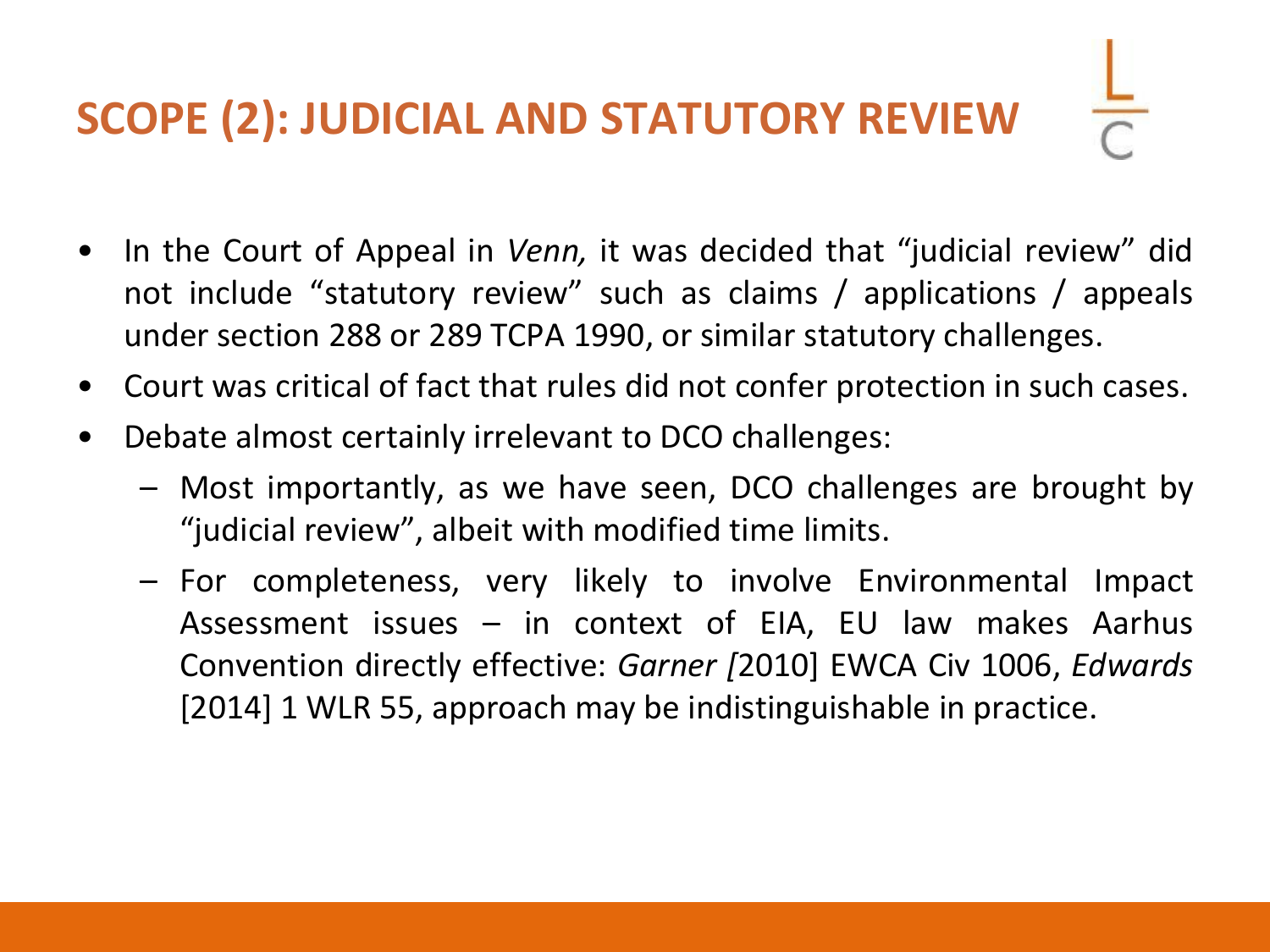#### **SCOPE (3): PUBLIC BODIES**

- Issue arose in *R (HS2 Action Alliance Ltd) v SST [2015] PTSR 1025* as to whether public bodies could rely on Aarhus CPR Fixed Costs regime.
- Court of Appeal held that they could: rules as drafted made no distinction between public bodies and other claimants, because irrelevant to whether claim was an Aarhus Convention claim with CPR 45.41. Meaning of Aarhus Convention claim relates *solely* to whether claim relates to the environment.
- Accordingly, CA decision not affected by subsequent decision of Aarhus Compliance Committee that public bodies do not require to be given protection under the Convention, which protects "members of the public".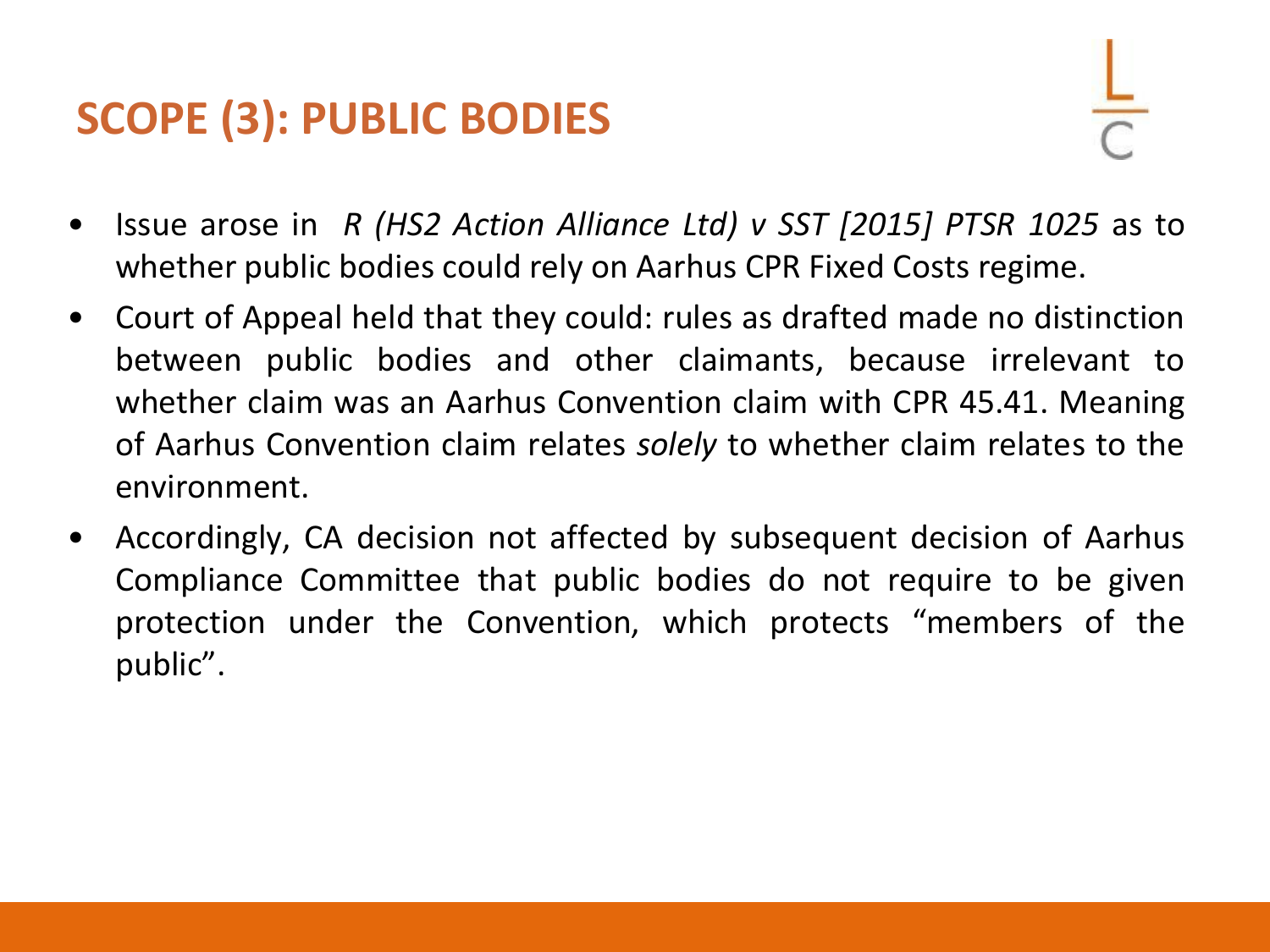#### **AARHUS COSTS: FUTURE CHANGES**

- Government has consulted on further changes to the CPR regime: "Costs Protection in Environmental Claims: Proposals to revise the costs capping scheme for eligible environmental challenges", 17 September 2015
- Notable proposals
	- Extend protection to cover statutory challenges
	- Permit "subjective element" in assessment of cap, to allow regard to be had to financial resources of claimant. Follows judgments in *Edwards* (CJEU: 2013] 1 WLR 2914, SC [2014] 1 WLR 55).
	- Permits any party to apply to vary level of cap or reciprocal cap, including by reducing it to zero or removing it altogether.
	- Make clear that public bodies will not be able to benefit from Aarhus regime as claimants.
	- Remove rule that unsuccessful challenge to imposition of cap will lead to indemnity costs.